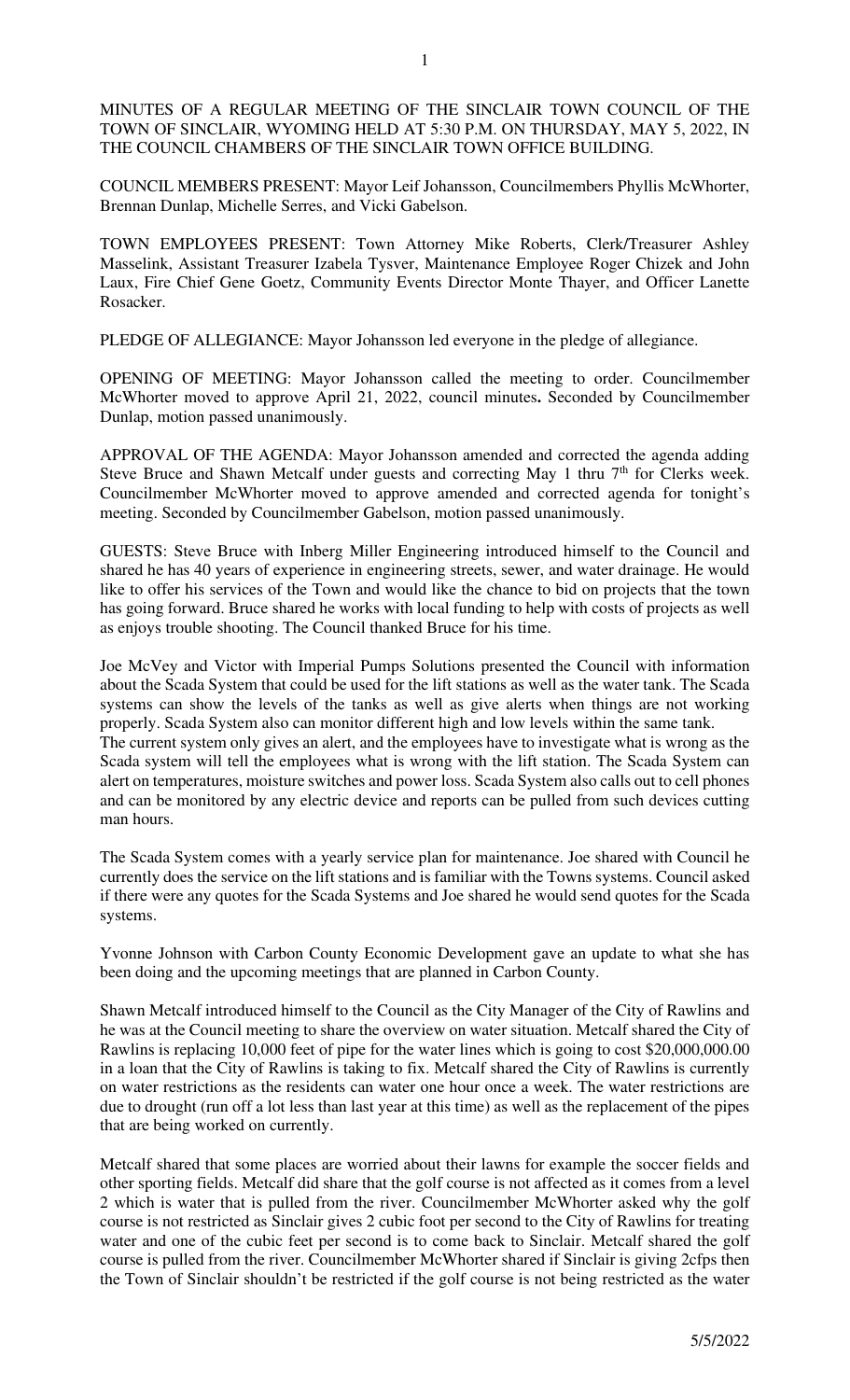Sinclair is giving to the City of Rawlins is from the river and that is being limited coming back to the place that gave it as the golf course is not restricted. Councilmember McWhorter shared this is in the contract for 50-year agreement the Town of Sinclair and City of Rawlins which was created in 2003. Metcalf shared he has not read the water agreement to be able to say much on the issue. Mayor Leif Johansson shared that it is not hearing over the radio the news about the water issues when the Town of Sinclair is just as much involved with the water issues. Mayor Johansson asked Metcalf when the pretreat plant will back up and running and Metcalf shared hopefully in about 2 to 3 months.

Metcalf shared to offset the cost of projects the City of Rawlins might have to increase rates for customers. Councilmember Serres shared there is a section in the agreement that talks about water rates as well that he might want to read as well. Councilmember Serres also asked if the City of Rawlins is looking to refurbish the old treatment plant or if they are looking for new one. Metcalf shared refurbish. Serres shared there is a lot of new technology out there with new systems and Metcalf agreed.

PROJECT UPDATES: Jason Knopp with Edge Engineering was not present but did send a quote for Council Chairs. Clerk/Treasurer Masselink shared the quote in the amount of \$4,545.00 for 5 Council chairs. Councilmembers thought they had previously purchased the chairs but did not purchase the chairs because the furniture was not budgeted for but wanted to get furniture upstairs so people could start renting the office space. Masselink shared she will need to make a amendment to the budget already for the 1% specific purpose tax project going over the budgeted amount so if the Council would like to add this to it as well. Council member Serres moved to approve purchasing the chairs in the amount of \$4,545.00. Seconded by Councilmember Gabelson, motion passed unanimously.

North Fork Engineering was not present but did send an update that Clerk/Treasurer Masselink shared with the Council. Jon with North Fork wrote that he was able to met with 71 Construction and they have agreed to include the additional asphalt repair requests by Council and would stay within the budget of \$20,000.00 and not to exceed. The additional repairs will include an area approximately 45' x 7.5' on Cleveland just west of  $9<sup>th</sup>$  and two potholes on south  $8<sup>th</sup>$  just west of Su Casa. 71 Construction will start on the concrete curb next week and will return for asphalt before the end of May (will fire up asphalt plant May  $15<sup>th</sup>$ ).

MUNICIPAL JUDGE: Councilmember Serres moved to approve the judges report in the amount of \$59.00. Second by Councilmember Dunlap, motion passed unanimously.

FIRE DEPARTMENT: Fire Chief Gene Goetz shared with Council that Monte has reached out to the Fire Alarm system people and will be setting up a training so everyone knows who should know how the fire alarm systems work. Goetz shared the fire alarm system at the recreation center was going off and he didn't know what was wrong with it and found a wire had become disconnected.

Goetz share the Town Siren will be installed May 12, 2022. Goetz shared a test will be done weekly on Friday. Council discussed that maybe the Town could do their testing 5 mins. before noon or 5 mins. after noon so that the Town could hear the test as the refinery does their test at noon every Friday. Goetz shared he will find a time to do the test but also didn't want refinery workers thinking they need to do something when the Town tests their system.

Mayor Johansson asked Goetz what kind of fire system setup is in the school. Goetz shared he didn't know as he has not had a key to the building until last week. Goetz said he would look at it and figure out what needs to be done.

STREETS & PARKS DEPARTMENT: Maintenance Employee John Laux shared he reached out to Tim Green with Plus Electric as the fountain lights were not working. Green shared he would look at getting a quote to fixing the lights and get back with Laux.

SANITARY LANDFILL, SANITARY & STORM SEWERS, WASTEWATER TREATMENT FACILITY AND WATER DEPARTMENT: Maintenance Employee John Laux shared with Council he has been working hard on getting his water test completed but is still needing some time to get it completed. Council agreed to extend the time in which the employees must get their water test completed.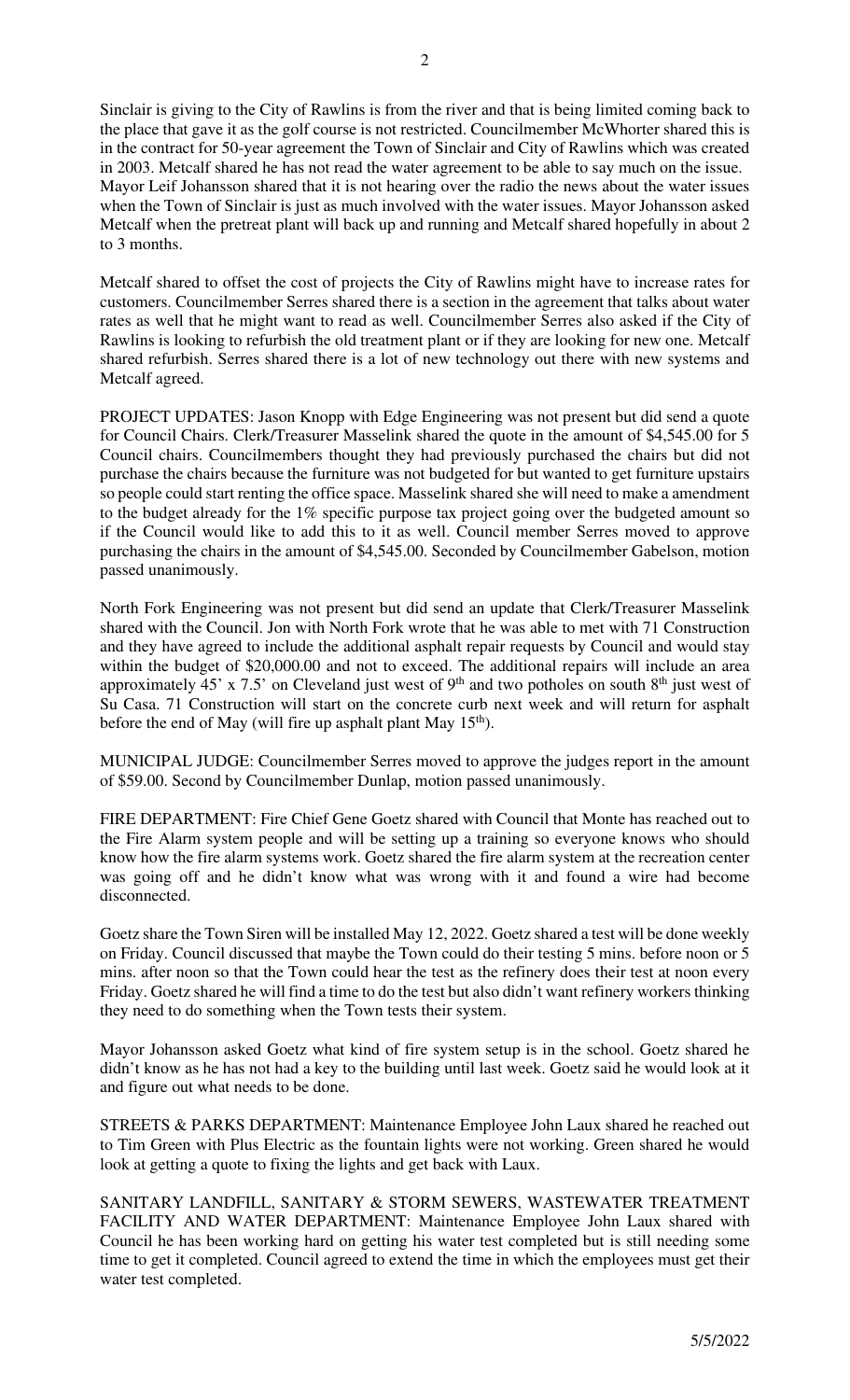TOWN BUILDINGS: Maintenance Employee Roger Chizek shared that Sheet Metal Specialist came and fixed the part of the heater that was broke in the school gym.

RECREATION/EVENTS DEPARTMENT: Community Events Director Monte Thayer shared he has been doing some outside activities since it is getting warmer. He shared that he and the kids picked up trash on Monday May 2, 2022 at the parks from  $6<sup>th</sup>$  to  $8<sup>th</sup>$  street down by the tracks. Thayer shared he wanted to get the school done but they ran out time.

Thayer shared he took some of the seniors to lunch at the senior center and will go again this month and he is hoping for a better turn out. Thayer shared the magic show went over well and the show paid for itself and made \$740.00 in profit.

Thayer shared the Star Wars movies could have gone better but he knows to not do a double feature on a weekday as there was about 23 people. Thayer shared the Burning Bridges concert will be May 7, 2022. The pay for the band will be on a sliding scale because of the timing and short notice there might not be a big turnout. Clerk/Treasurer reminded Thayer to make sure Let'er Buck Liquors comes in to pick up a catering permit.

Thayer said Councilmember Serres is looking into a way for people to pay by credit card. As well as some other people he has reached out to that might be ablet o help with ticket sells. Thayer shared he will be meeting with a gentleman who is with the Rocky Mountain Power Foundation on Saturday about the Rocky Mountain Power Grant Foundation to turn in the grant. May 17 and 18<sup>th</sup> Thayer will be going to a grant conference.

Thayer asked for permission for the refinery to use the community room for training on the May 23 thru 25 2022. Mayor Johansson asked if the refinery could use the upstairs instead of the community. Thayer said he will get with the person who asked to use the school and see if the town hall will work. Thayer asked if the town would waive the fees for the use of the town hall for the refinery since they donated \$42,000.00 for a new police truck. Councilmember McWhorter moved to approve waving the fee for the refinery for training on May 23 thru the 25 2022. Seconded by Councilmember Gabelson, motion passed with one abstaining.

FINANCIAL DEPARTMENT: Clerk/Treasurer Ashley Masselink asked Mayor Johansson to read the Proclamation for the 53<sup>rd</sup> Annual Professional Municipal Clerks week. Mayor Johansson read the Proclamation for Clerks week and signed it.

Masselink shared with the Council that there has been a joint resolution amending the 2019 Specific purpose tax escrow account permitting Carbon County Treasurer to make distributions from 2019 specific purpose sales and excise tax collections, and interest thereon, to pay administrative fees and expenses to the Carbon County specific purpose tax joint powers board as originally contemplated as the time of entering into such escrow agreement, but inadvertently not incorporated therein. Councilmember McWhorter moved to approve the mayor to sign the 2019 specific purpose tax escrow agreement. Seconded by Councilmember Serres, motion passed unanimously.

Masselink asked council what budget they would like to take the reimbursement for the damages to Lezlee Musgraves car from. Councilmember Dunlap shared with council that Chef Sanders had backed into Lezlee Musgraves car and the hitch on the police truck went through Lezlees bumper. Councilmember McWhorter moved to approve that the \$1,237.68 for repairing Lezlee Musgraves car comes from the casualty insurance account number 10-43-510. Seconded by Councilmember Serres, motion passed unanimously.

Masselink shared with council that the new health insurance premiums were in and asked for council to approve the new health insurance rates if they would like to keep it. Councilmember McWhorter moved to approve keeping the same health insurance. Seconded by Councilmember Serres, motion passed unanimously.

TOWN ATTORNEY: Town Attorney Mike Roberts shared with council a conflict of interest that he compiled as a cheat sheet from the Wyoming State statues. Roberts shared the long and short of it, if there is no monetary benefit there is not a conflict of interest. Also shared if there is not a direct benefit and no affect down the line.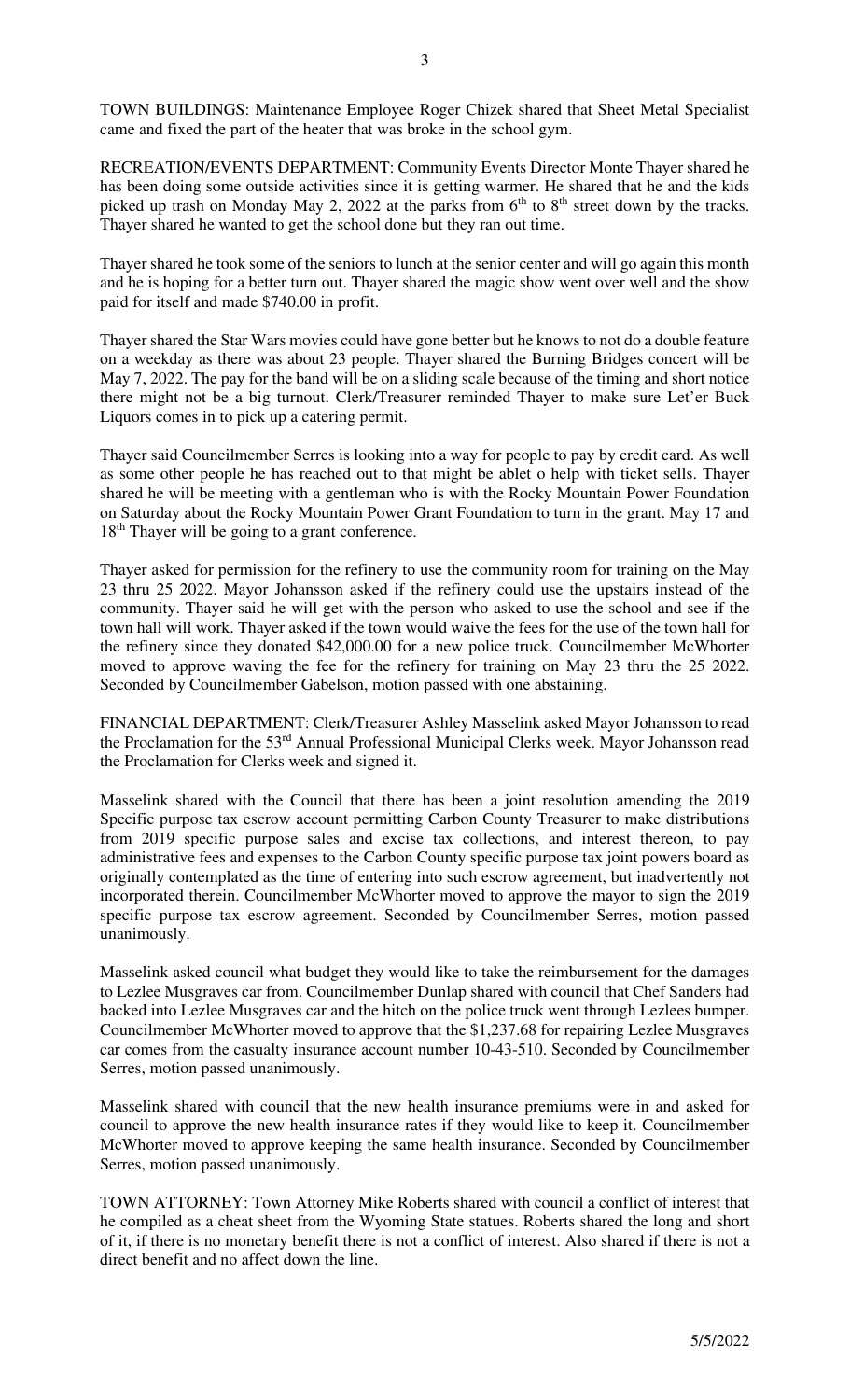Roberts shared that one of the residents that had a letter sent to them about property being on the right of way has an attorney representing them now. Roberts also shared he has a meeting with Caspar Building Systems regarding the retainage. Lastly Roberts shared that when doing raffles if the amount is \$500.00 or higher there needs to be advertising for the raffle.

UNFINISHED BUSINESS: Clerk/Treasurer Masselink shared a quote from First Call Communications to add two phones, one for the recreation center and one for the council office as well as add a fax to phone for the fire department. McWhorter moved to approve the purchase of two phones and the lines of service. Seconded by Councilmember Gabelson, motion passed unanimously.

Masselink shared with council that there are residents with high utility bills one in the amount of \$2,594.50. Town attorney Roberts shared he would look into and come back to council with information.

Mayor Johansson shared with council he had a meeting with Steve Sondergard regarding the school. Mr. Sondergard would like to rent the library room and the gym for school. Sondergard would like to start renting on July 1<sup>st</sup>, 2022. Discussion was held and the Mayor will get back with Sondergard to get more information.

Thayer shared he did have one more thing to address under unfinished business. Thayer shared Lenny Layman manager of Carbon County Emergency would like to use the upstairs for a meeting sometime in the future, but the date has yet to be determined and would like to use it rent free.

NEW BUSINESS: It was shared that in the first part of June the Town would like to do a flag burning ceremony. The fire department and the residents needing to retire any flag are welcome to come.

Councilmember McWhorter moved to accept Jason Blacks resignation letter. Seconded by Councilmember Gabelson, motion passed unanimously.

Mayor Johansson asked that Assistant Treasurer Izabela Tysver to share with the council the art project she and Marge McCrea are working on. Tysver shared that Marge McCrea who owns Red Dessert Art is a local artist who received a grant from Wyoming Art Council. McCrea is doing a kite project and would like the town of Sinclair to join. Tysver shared that kids and adults can color a kite and at the summer festival in August there will be a day for kite flying when everyone can fly their kites. Tysver shared McCrea would come out to Sinclair and help with the residents of Sinclair to create their kites.

Council discussed water restrictions and thought that right now until next council meeting just to encourage people to not water between 10 am and 6 pm as well as be mindful and conserve water. Council will look at water restriction at the next council meeting after they go to the Rawlins meeting on May 18, 2022.

Councilmember Serres asked about the quote from Midco. Masselink shared this is quotes that is for cleaning the water tank and the quote is good for 30 days unless signed then the quote is good for longer. Masselink shared if council locks in on the quote it will be the same price today as next years budget. Councilmember Serres moved to approve the quote for cleaning the water tank in the amount \$2,849.00 plus \$225.00 and \$350.00. Seconded by Councilmember McWhorter, motion passed unanimously.

BILLS: Councilmember Dunlap moved to pay the bills and to accept them for payment. Seconded by Councilmember Serres, motion passed unanimously.

Councilmember McWhorter moved to adjourn the Council Meeting. Seconded by Councilmember Dunlap, motion passed unanimously.

Mayor Johansson adjourned the meeting at 8:10 pm.

The next regularly scheduled council meeting will be held on May 19, 2022, at 5:30 p.m. in the Council Chambers of the Town office building.